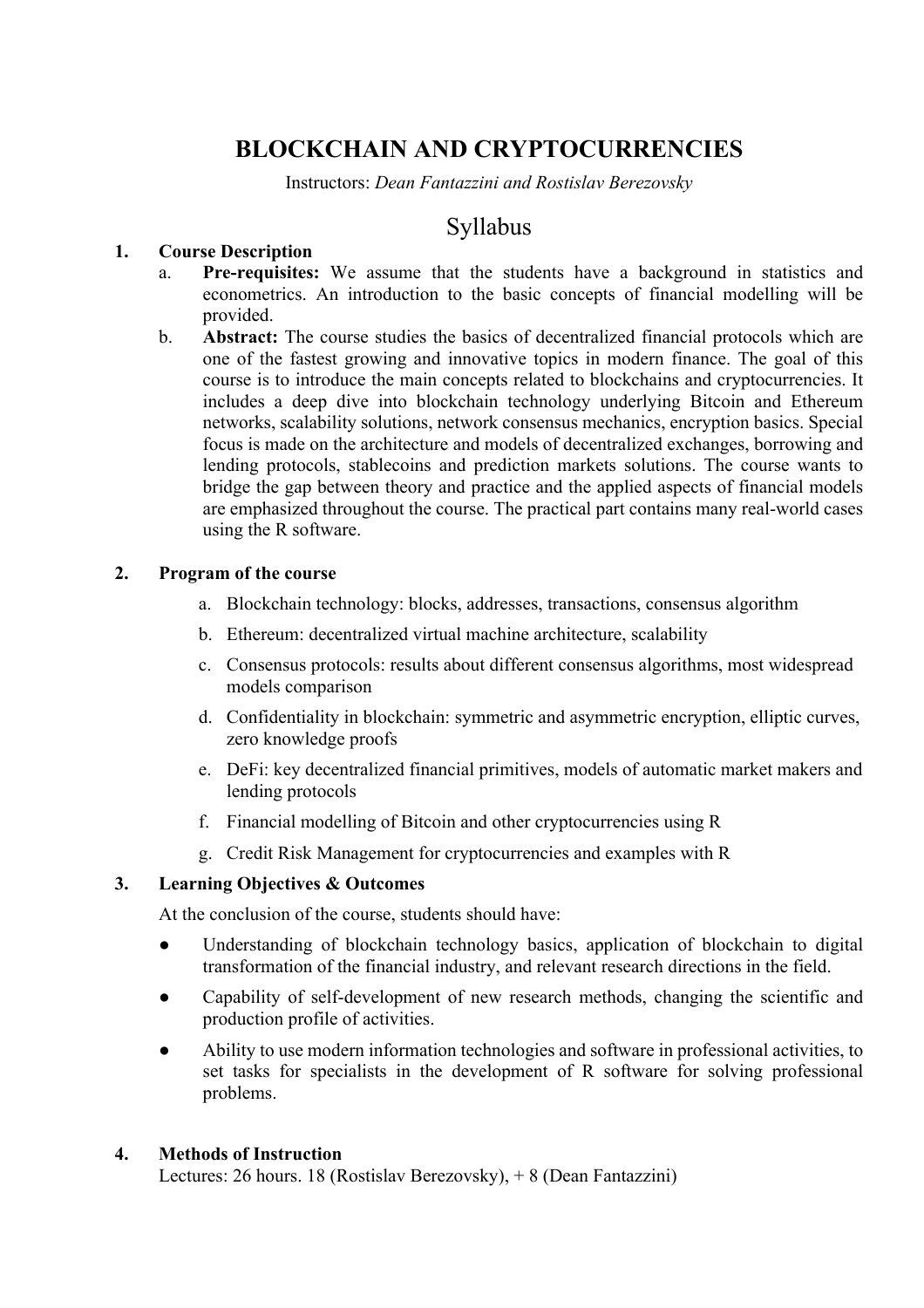# **5. Reading List**

# **a. Required:**

- Lecture slides (provided in advance before the lecture)
- Antonopoulos, Andreas M. (2014). Mastering Bitcoin: Unlocking Digital Crypto-Currencies. O'Reilly Media, Inc, ISBN:978-1-4493-7404-4
- Nakamoto, Satoshi. (2009). Bitcoin: A Peer-to-Peer Electronic Cash System. Cryptography Mailing list at https://metzdowd.com.
- Fantazzini, D. (2019), *Quantitative Finance with R and Cryptocurrencies*. Amazon KDP, ISBN-13 978-1090685315
- Würtz, D., Lam, L., Ellis, A., Chalabi, Y. (2010). *Basic R for Finance*. Finance Online Publishing.
- **b. Optional:** see the references below for each specific topic.

# **6. Special Equipment and Software Support** (if required)

- Equipment: computer, Internet connection (the lectures will take place online using Zoom)
- Software needed: R, RStudio (last version!)

# **7. Grading System and Examination Type1**

- The final grade will be based on a home assignment.
- The home assignment contains two parts:
	- $\circ$  blockchain theory assignment (50% of the final grade)
	- $\circ$  financial modelling assignment (50% of the final grade)
- **8. Teaching Language:** Russian/English
- **9. Timetable: Lectures:** February-April 2022.

<sup>1</sup> Sample materials for knowledge assessment are available in ICEF Information system at https://icef-info.hse.ru.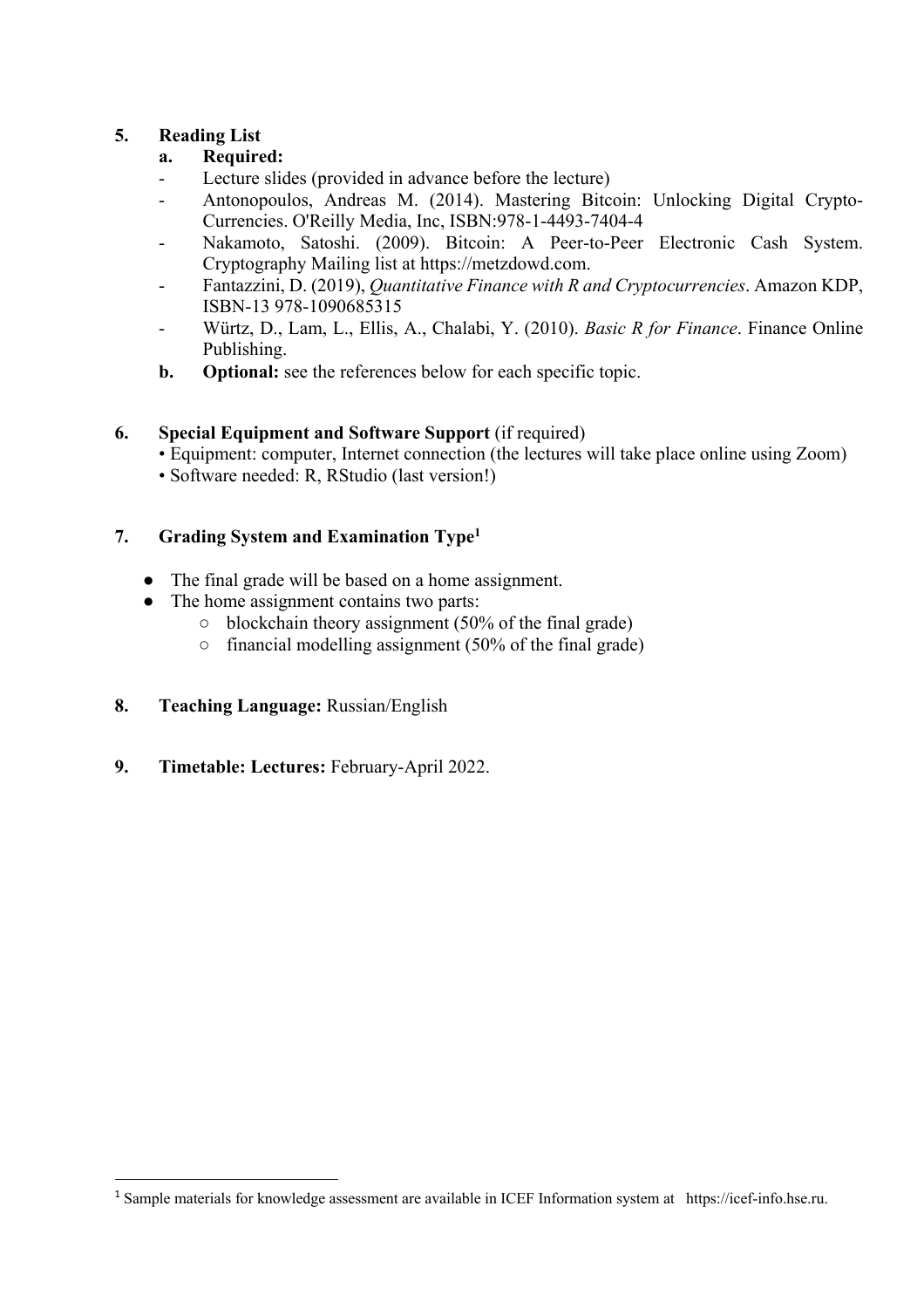# **Course Outline – Rostislav Berezovsky**

### **1. Blockchain technology [2 hours]**

- 1.1 DLT, public and private blockchains
- 1.2 How Bitcoin works: address, transaction, node, consensus, forks, script language

#### **References**

- Antonopoulos, Andreas M. (2014). Mastering Bitcoin: Unlocking Digital Crypto-Currencies. O'Reilly Media, Inc, ISBN:978-1-4493-7404-4
- Nakamoto, Satoshi. (2009). Bitcoin: A Peer-to-Peer Electronic Cash System. Cryptography Mailing list at https://metzdowd.com

#### **2. Ethereum [4 hours]**

- 2.1 Ethereum 1.0 network architecture and EVM
- 2.2 Blockchain scalability  $1<sup>st</sup>$  nd  $2<sup>nd</sup>$  layer solutions: sharding, state channels, sidechains, roll-ups, DAGs, BDN
- 2.3 Ethereum 2.0 current development

#### **References**

- Antonopoulos, A. M., & Wood, G. (2018). Mastering Ethereum: building smart contracts and dapps. O'reilly Media Inc, ISBN: 978-1-4919-7194-9
- Wood, G. (2014). Ethereum: A secure decentralised generalised transaction ledger. Ethereum project yellow paper, 151(2014), 1-32.
- Gudgeon, L., Moreno-Sanchez, P., Roos, S., McCorry, P., & Gervais, A. (2020, February). SoK: Layer-two blockchain protocols. In International Conference on Financial Cryptography and Data Security (pp. 201-226). Springer, Cham.

# **3. Consensus protocols [2 hours]**

- 3.1 Raft, Paxos, dBFT, pBFT, fBFT, PoS, DPoS, LPoS, PoA
- 3.2 Vulnerabilities in consensus: double spending, selfish mining, long range attacks, nothing at stake

#### **References**

- Antonopoulos, Andreas M. (2014). Mastering Bitcoin: Unlocking Digital Crypto-Currencies. O'Reilly Media, Inc, ISBN:978-1-4493-7404-4
- Castro, M., & Liskov, B. (1999, February). Practical byzantine fault tolerance. In OSDI (Vol. 99, No. 1999, pp. 173-186).
- Hinz, J. (2020). Resilience Analysis for Double Spending via Sequential Decision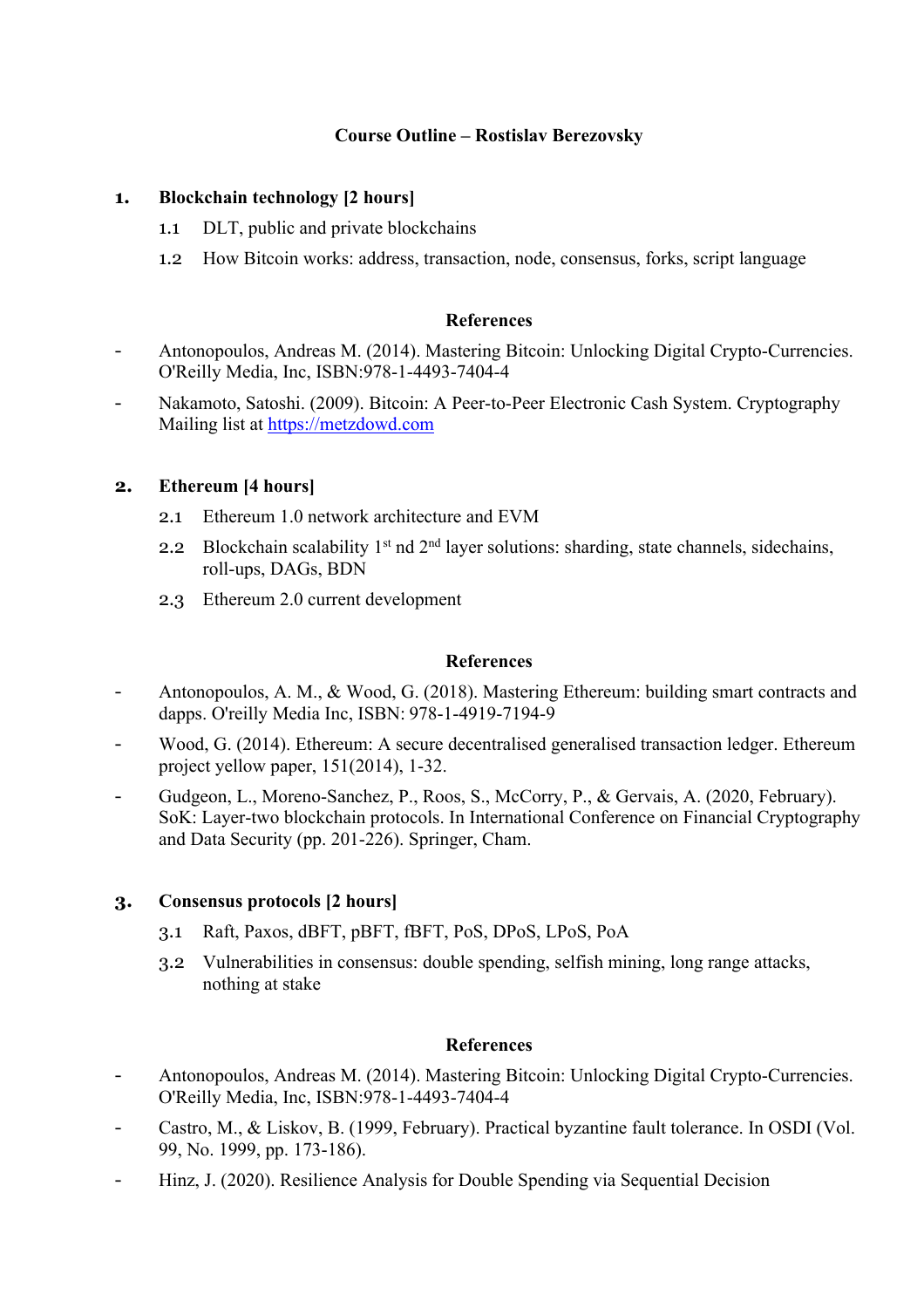Optimization. Applied System Innovation, 3(1), 7.

# **4. Confidentiality in blockchain [2 hours]**

- 4.1 Zero knowledge proof
- 4.2 zk-SNARK, zk-STARK, Bulletproof

### **References**

- Rafael Pass, Abhi Shelat (2008) A course in cryptography. Lecture notes, Cornell https://www.cs.cornell.edu/courses/cs4830/2010fa/lecnotes.pdf
- Sasson, E. B., Chiesa, A., Garman, C., Green, M., Miers, I., Tromer, E., & Virza, M. (2014, May). Zerocash: Decentralized anonymous payments from bitcoin. In 2014 IEEE Symposium on Security and Privacy (pp. 459-474). IEEE.
- Zcash knowledge base, https://z.cash/technology/

# **5. Decentralized Finance: design and examples [8 hours]**

- 5.1 Lending and borrowing, interest rate models
- 5.2 Decentralized oracles, synthetic assets, and prediction markets
- 5.3 Stablecoins: pegged assets, crypto backed assets, algorithmic stablecoins
- 5.4 Decentralized exchanges: CMFFs, IL, concentrated liquidity, stableswap
- 5.5 DeFi vulnerabilities and attacks, flash loans

# **References**

- Darren Lau, Daryl Lau, Sze Jin Teh, Kristian Kho, Erina Azmi, TM Lee, Bobby Ong (2020) How to DeFi. CoinGecko, ISBN 979-8-6405-7910-9
- Klages-Mundt, A., & Minca, A. (2019). (In) Stability for the Blockchain: Deleveraging Spirals and Stablecoin Attacks. arXiv preprint arXiv:1906.02152
- Evans, A. (2020). Liquidity provider returns in geometric mean markets. arXiv preprint arXiv:2006.08806
- Adams, H., Zinsmeister, N., & Robinson, D. (2020). Uniswap v2 core. URI: https://uniswap. org/whitepaper. pdf.
- Adams, H., Zinsmeister, N., Salem, M., Keefer, R., & Robinson, D. (2021). Uniswap v3 core. Tech. rep., Uniswap.
- Evans, A., Angeris, G., & Chitra, T. (2021). Optimal fees for geometric mean market makers. arXiv preprint arXiv:2104.00446.
- Angeris, G., Evans, A., & Chitra, T. (2021). Replicating Market Makers. arXiv preprint arXiv:2103.14769.
- Angeris, G., Agrawal, A., Evans, A., Chitra, T., & Boyd, S. (2021). Constant function market makers: Multi-asset trades via convex optimization. arXiv preprint arXiv:2107.12484.
- Evans, A. (2020). Liquidity provider returns in geometric mean markets. arXiv preprint arXiv:2006.08806.